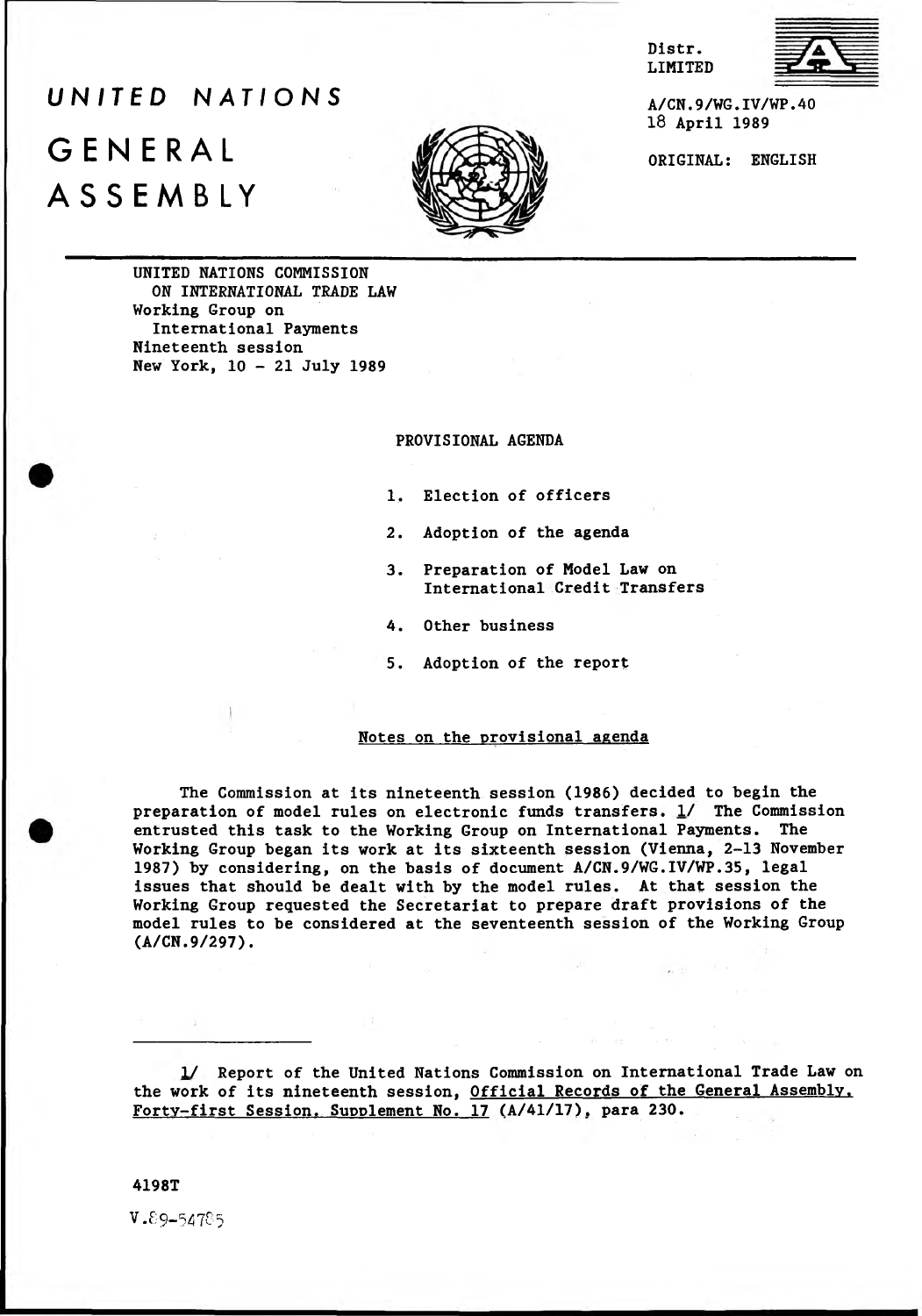A/CN.9/WG.IV/WP.40 Page 2

At its seventeenth session (New York, 5-15 July 1988) the Working Group considered a draft of Model Rules on Electronic Funds Transfers prepared by the Secretariat (A/CN.9/WG.IV/WP.37). At the conclusion of the session the Working Group requested the Secretariat to prepare a revised draft of the Model Rules taking into account the considerations and the decisions of the Working Group (A/CN.9/317, para 10).

At its eighteenth session (Vienna, 5-16 December 1988) the Working Group considered the revised draft prepared by the secretariat contained in A/CN.9/WG.IV/WP.39. The Working Group decided that the name of the draft should be changed to draft Model Law on International Credit Transfers. The text of the draft Model Law as revised by the Working Group is found in the annex to the report of the Working Group, A/CN.9/318].

The Working Group is composed of all States members of the Commission. These are:

Argentina, Bulgaria, Cameroon, Canada, Chile, China, Costa Rica, Cuba, Cyprus, Czechoslovakia, Denmark, Egypt, France, Germany, Federal Republic of, Hungary, India, Iran, Iraq, Italy, Japan, Kenya, Lesotho, Libyan Arab Jamahiriya, Mexico, Morocco, Netherlands, Nigeria, Sierra Leone, Singapore, Spain, Togo, Union of Soviet Socialist Republics, United Kingdom of Great Britain and Northern Ireland, United States of America, Uruguay, and Yugoslavia.

Item 1. Election of officers

The Working Group, in accordance with its practice at previous sessions, may wish to elect a Chairman and a Rapporteur.

## Item 3. Preparation of Model Law on International Credit Transfers

The following documents will be made available at the session:

(a) Report of the Working Group on International Payments on the work of its sixteenth session (A/CN.9/297);

(b) Report of the Working Group on International Payments on the work of its seventeenth session (A/CN.9/317);

(c) Report of the Working Group on International Payments on the work of its eighteenth session (A/CN.9/318);

(d) International Credit Transfers: Comments on the draft Model Law on International Credit Transfers, report of the Secretary-General **(A/CN.9/WG.IV/WP.41);**

(e) International Credit Transfers: Major issues to be considered by the Working Group, report of the Secretary-General (A/CN.9/WG.IV/WP.42).

## Item 5. Adoption of the report

The Working Group may wish to adopt, at the close of its session, a report for submission to the twenty-third session of the Commission.